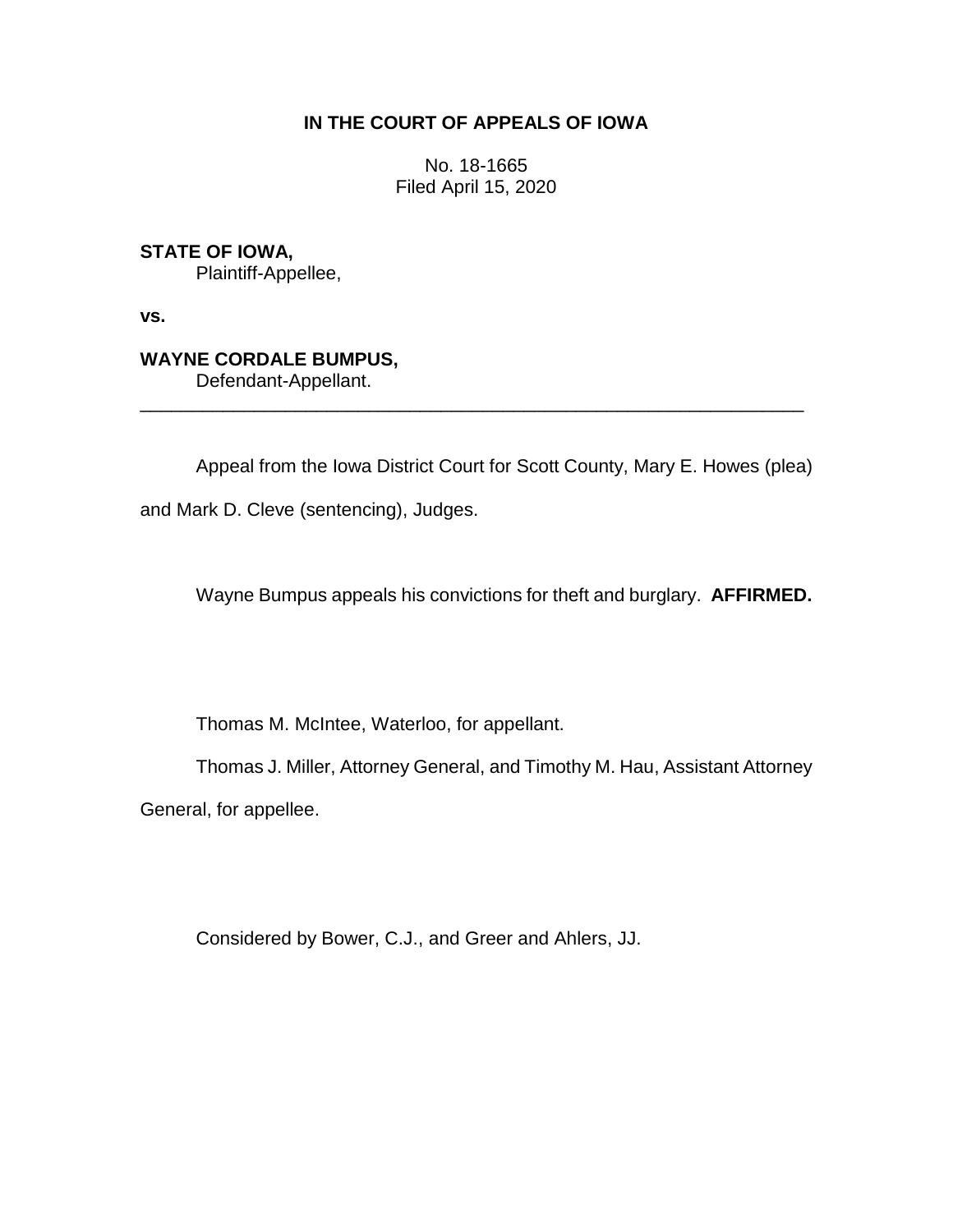## **BOWER, Chief Judge.**

 $\overline{a}$ 

Wayne Bumpus appeals his convictions for theft and burglary. Bumpus claims the district court abused its discretion by denying a motion to continue the sentencing hearing for a mental-health evaluation for possible placement in a mental-health court program. Bumpus also asserts his counsel provided ineffective assistance, and the deficient assistance rendered his guilty plea involuntary.<sup>1</sup> Because we find the court did not abuse its discretion and Bumpus has not established ineffective assistance of counsel, we affirm.

## **I. Background Facts & Proceedings**

In April and July of 2017, a grocery store's surveillance videos captured images of a man loading cases of premium alcohol and other items in a grocery cart and walking out of the store without paying. In the July incident, Bumpus removed a lock and entered an employee-only area of the store to access the cases of alcohol and loaded the items in a silver Chrysler 300. Officers identified Bumpus from still-image pictures taken from the video.

Officers surveilled Bumpus's home and witnessed him driving the same vehicle and parking it in a detached garage. On August 8 and 9, police obtained and executed a search warrant for Bumpus's home, outbuildings, and the Chrysler 300. A second search warrant was obtained for the data contained on cell phones that had been seized during the August 9 search. Bumpus was arrested in

<sup>&</sup>lt;sup>1</sup> The Iowa legislature amended Iowa Code sections 814.6 and 814.7, effective July 1, 2019, limiting direct appeals from guilty pleas and eliminating direct-appeal ineffective-assistance-of-counsel claims. *See* Iowa Code §§ 814.6–.7 (2020). The amendments "apply only prospectively and do not apply to cases pending on July 1, 2019," and therefore do not apply in this case. *State v. Macke*, 933 N.W.2d 226, 235 (Iowa 2019).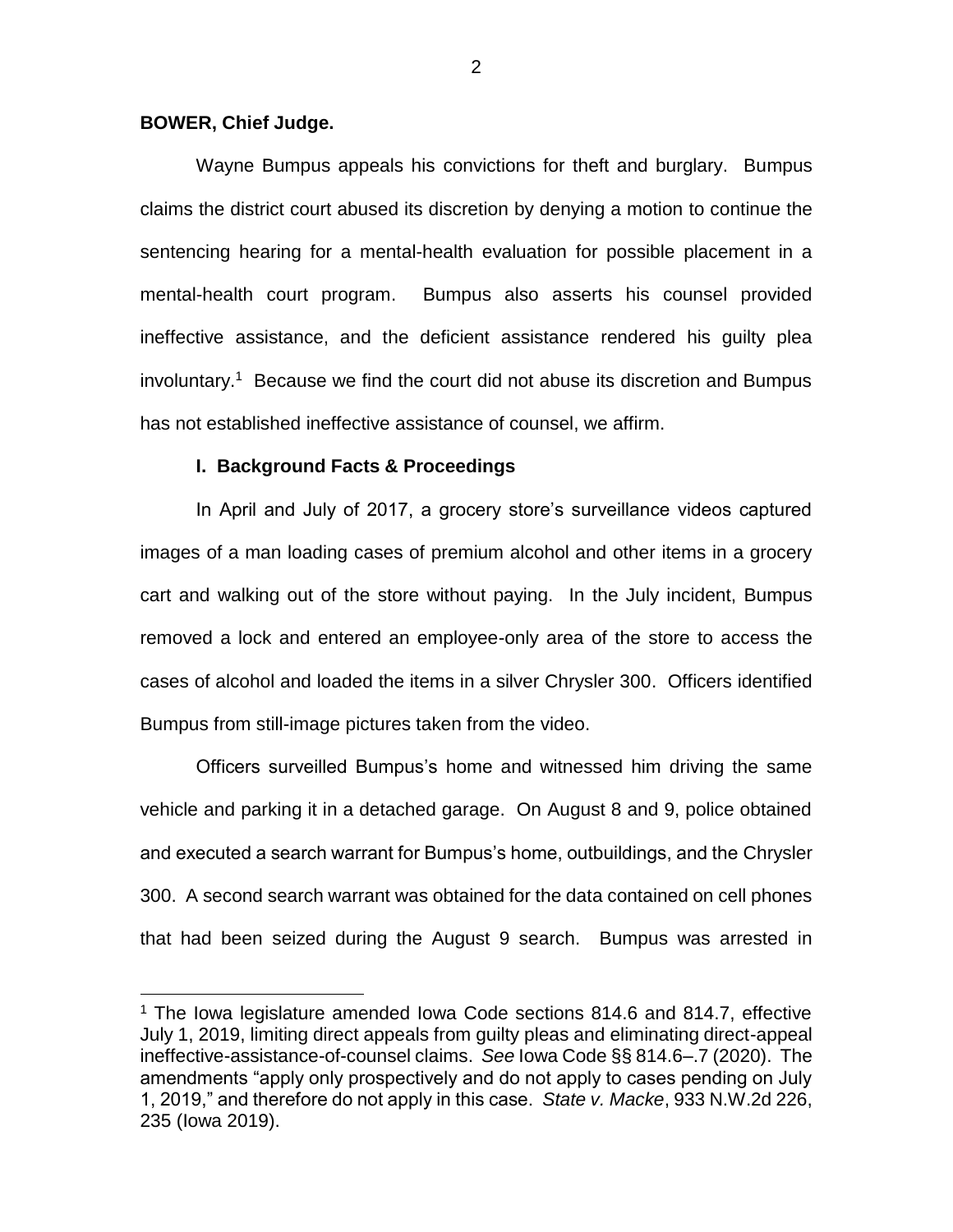October. In December 2017, a trial information was filed charging Bumpus with two charges of theft in the second degree, one count of burglary in the second degree, ongoing criminal conduct, and a habitual offender enhancement.

On June 6, 2018, Bumpus pleaded guilty to two counts of theft in the second degree and one count of burglary in the second degree; the remaining charge and enhancement were dismissed. A memorandum of plea agreement was filed and referenced during the plea hearing. Sentencing was scheduled for August 30, almost three months later.

At the beginning of the sentencing hearing, Bumpus's counsel moved to continue the sentencing hearing. Counsel asserted she had received an email from another attorney who was attempting to get Bumpus a mental-health evaluation and possible medication for an application for Bumpus to be accepted in mental health court in another matter. Bumpus requested time to determine his status with the mental health court. The prosecutor informed the court she did not know about any other case in Scott County involving Bumpus or "in what capacity [the other attorney] has made this application." The prosecutor stated a desire to proceed. The court denied the continuance and imposed sentence. Bumpus appeals.

#### **II. Standard of Review**

"We generally review a district court's denial of a motion for continuance for an abuse of discretion." *State v. Clark*, 814 N.W.2d 551, 560 (Iowa 2012). We review ineffective-assistance-of-counsel claims de novo. *Id.*

3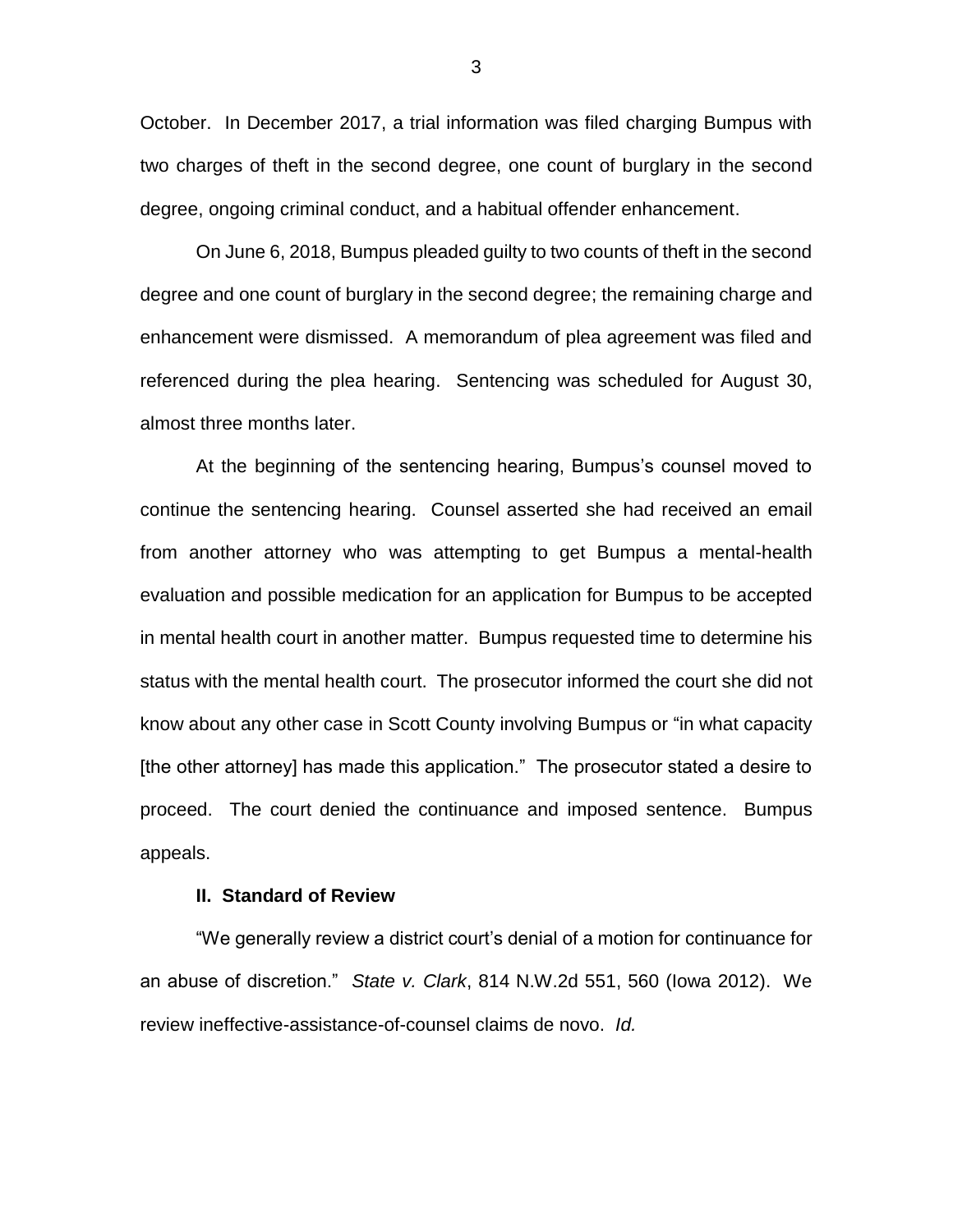#### **III. Analysis**

**A. Motion to continue.** Bumpus contends the district court abused its discretion in denying his motion to continue made the morning of the sentencing hearing. The sentencing hearing had been scheduled for almost three months. Bumpus moved to continue the hearing for an unspecified period of time to "figure out what's happening with the mental health court status."

"We review the denial by the district court of a motion for continuance for an abuse of discretion." *State v. Artzer*, 609 N.W.2d 526, 529 (Iowa 2000). "A trial judge is required to set a date for the pronouncement of judgment and imposition of sentence within a reasonable time after a verdict of guilty." *Id.* at 531. "The process does not contemplate unnecessary delay between the verdict of guilty and the entry of judgment and sentence." *Id.* Motions to continue are discouraged and only granted "upon a showing of good and compelling cause." Iowa R. Crim. P. 2.9(2). We will not disturb a denial of a continuance unless it results in injustice. *State v. Clark*, 814 N.W.2d 551, 564 (Iowa 2012).

The presentence investigation report (PSI) indicates Bumpus was scheduled to have a psychiatric evaluation on July 17, but he did not attend. The PSI also listed numerous intervention programs Bumpus had been afforded over the years, including prior psychological services and substance-abuse treatment programs. Bumpus did not assert he had a scheduled evaluation or offer evidence of mental-health-court involvement.

Bumpus's motion did not demonstrate a "good and compelling cause" for continuance. The court did not abuse its discretion in denying Bumpus's motion to continue sentencing. We affirm.

4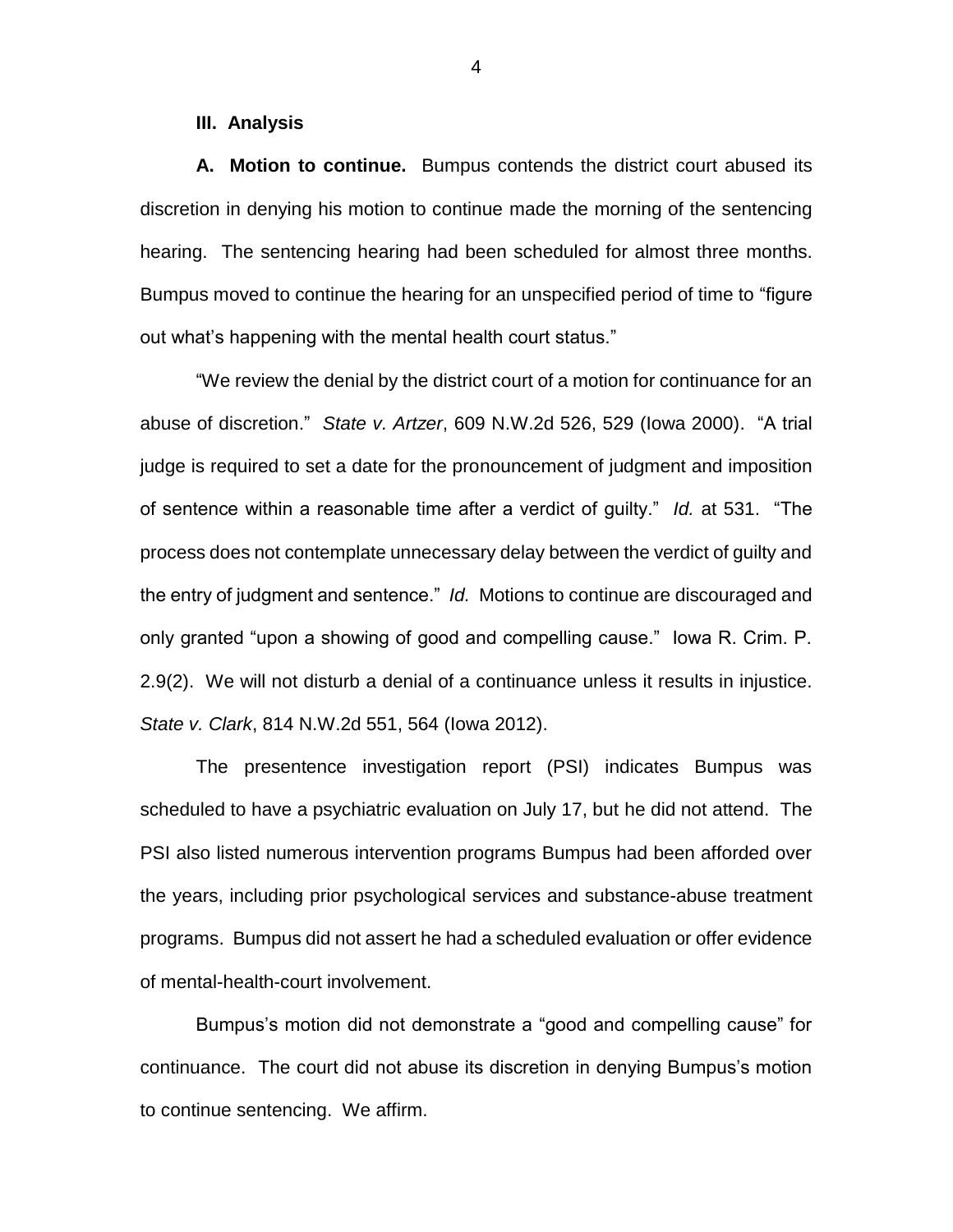**B. Ineffective assistance of counsel.** Bumpus asserts his counsel provided ineffective assistance in a number of ways. This includes failing to assert his competency as a reason for the continuance, undue inducement to plead, failing to file a motion to suppress, and failing to object to a deficiency in his plea and colloquy.

"To succeed on an ineffective-assistance-of-counsel claim, a defendant must show by a preponderance of the evidence that: '(1) counsel failed to perform an essential duty; and (2) prejudice resulted.'" *Clark*, 814 N.W.2d at 567 (citation omitted). If either element is not established, we can affirm on appeal. *Id.* On a direct appeal in which a defendant asserts ineffective-assistance claims, "[o]ur threshold question is whether the record . . . is sufficient to resolve th[e] question." *Macke*, 933 N.W.2d at 236.

*1. Competency.* Bumpus claims his counsel was ineffective by failing to fully review Bumpus's mental health, identify the need for an evaluation prior to the sentencing hearing, and file an application for a competency evaluation as a ground for the motion to continue. We do not have a sufficient record to evaluate these claims. Because the record is insufficient to adequately review these assertions on direct appeal, we preserve them for possible postconviction relief. *See State v. Harris*, 919 N.W.2d 753, 754 (Iowa 2018) ("If the development of the ineffective-assistance claim in the appellate brief was insufficient to allow its consideration, the court of appeals should not consider the claim, but it should not outright reject it.").

*2. Undue inducement.* Bumpus claims his guilty plea was involuntary because counsel was ineffective and unduly induced him to take the plea deal. If

5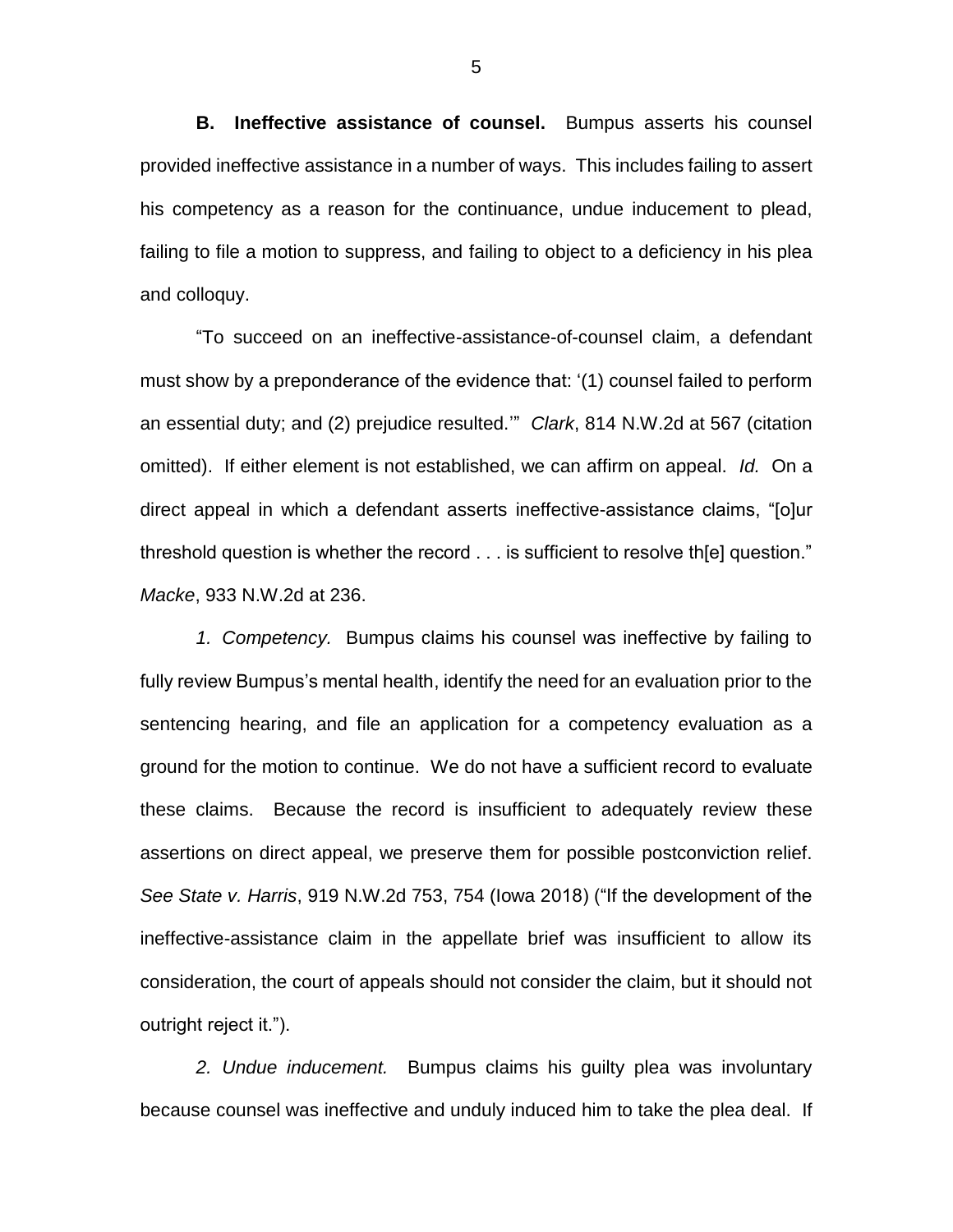this argument was intended to stand as a separate claim for ineffective assistance from the others we address, it has not been sufficiently developed to allow its consideration and we preserve it for a possible postconviction-relief proceeding. *See id.*

*3. Motion to suppress.* Bumpus proposes two grounds on which counsel should have filed a motion to suppress: the search of his house was illegal because the officers did not tell him he could refuse consent for the search and the officers violated his *Miranda* rights<sup>2</sup> by conversing with Bumpus and his paramour during the search. "Counsel has no duty to raise an issue that has no merit." *State v. Fountain*, 786 N.W.2d 260, 263 (Iowa 2010).

As to Bumpus's claim that the search of his home was warrantless and without his consent, the minutes of testimony included a copy of the search warrant issued the day before the search. The search of Bumpus's home was pursuant to a valid search warrant—it was not a consent search. Therefore, Bumpus's proposal that we should recognize a new per se requirement that police advise individuals of their right to decline a search would not apply in this case. *See State v. Pals*, 805 N.W.2d 767, 782 (Iowa 2011) (declining to evaluate whether such a per se requirement should be adopted). Bumpus does not challenge the warrant and, thus, any motion to suppress evidence obtained in the warranted search would not have been successful.

As to the claimed *Miranda* violation, Bumpus refers to his conversation with an officer during the execution of the search warrant. Bumpus provides no facts

 $\overline{a}$ 

<sup>2</sup> *See Miranda v. Arizona*, 384 U.S. 436, 444–45 (1966).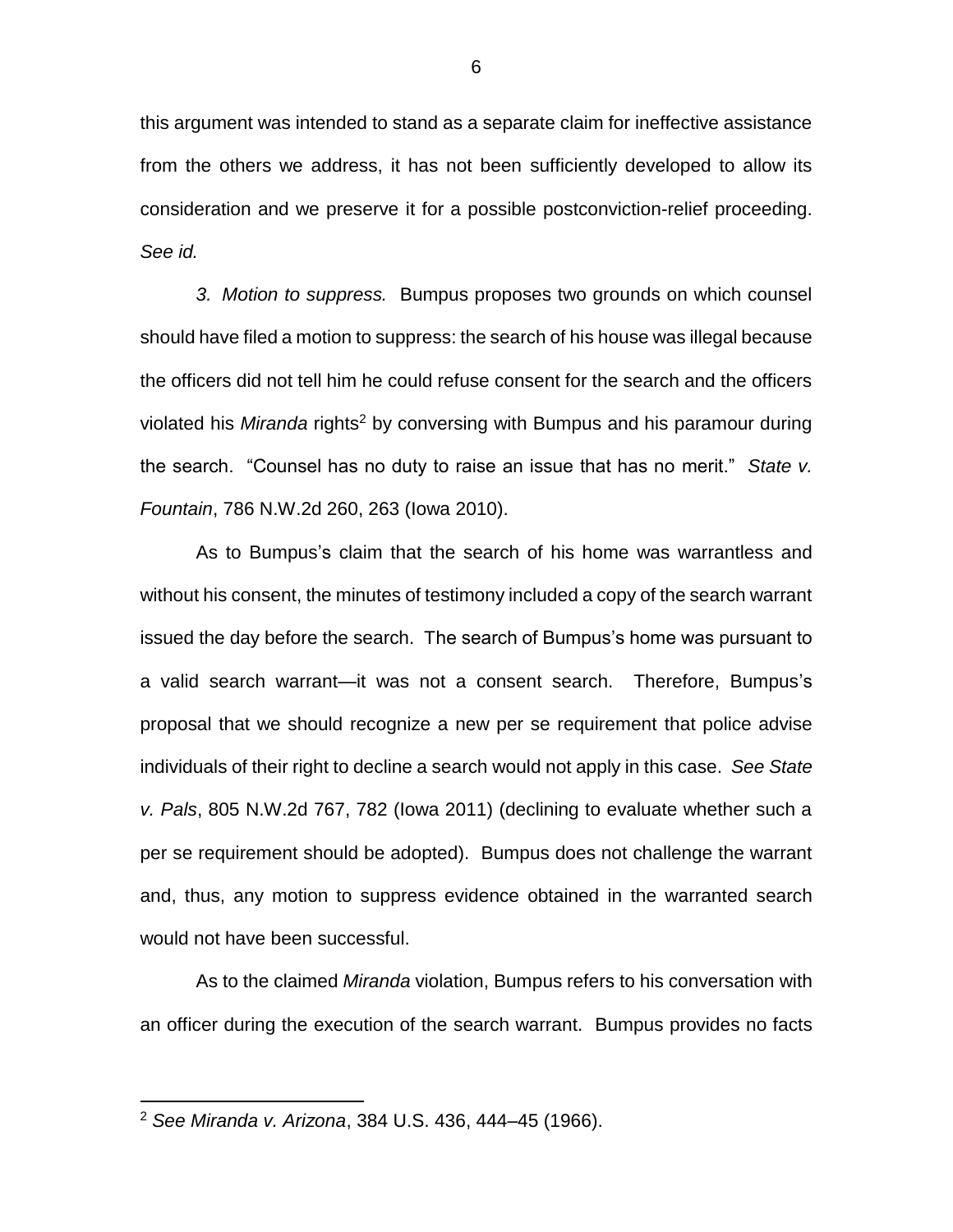to support the allegation that he was subject to custodial interrogation and identifies no statements to be suppressed. Bumpus was expressly told he was not under arrest and did not have to speak with the officers at the time the search warrant was executed, the conversation took place in his home, and it ended when Bumpus indicated he wanted to speak with his attorney. The circumstances of that conversation do not establish Bumpus was in custody and entitled to *Miranda* warnings. *See State v. Miranda*, 672 N.W.2d 753, 759 (Iowa 2003) (explaining the objective test for whether a reasonable person would consider themselves in custody). This ground for a motion to suppress also would have been meritless. Consequently, counsel did not provide ineffective assistance by not filing a motion to suppress. *See Fountain*, 786 N.W.2d at 263.

*4. Plea colloquy.* Bumpus claims his written plea did not comply with Iowa Rule of Criminal Procedure 2.8(2)(b)(2) and he was not informed of the consequences of his plea before the court accepted it. Bumpus claims his counsel was ineffective for failing to object to the court's acceptance of the plea.

Bumpus did not file a written plea of guilt—the memorandum of the plea agreement was not a written plea. Bumpus entered his plea on the record at the plea hearing. Even if Bumpus had filed a written plea, the plea colloquy on the record is what we look to for the terms of a plea agreement and to meet the requirements of a rule 2.8(2)(b) hearing. *See Macke*, 933 N.W.2d at 236–37 (noting the "controlling terms . . . are those described on the record during the plea hearing").

At the plea hearing, the court expressly stated, "I have to inform you of your maximum and minimum penalties, sir, for what you're pleading guilty to this